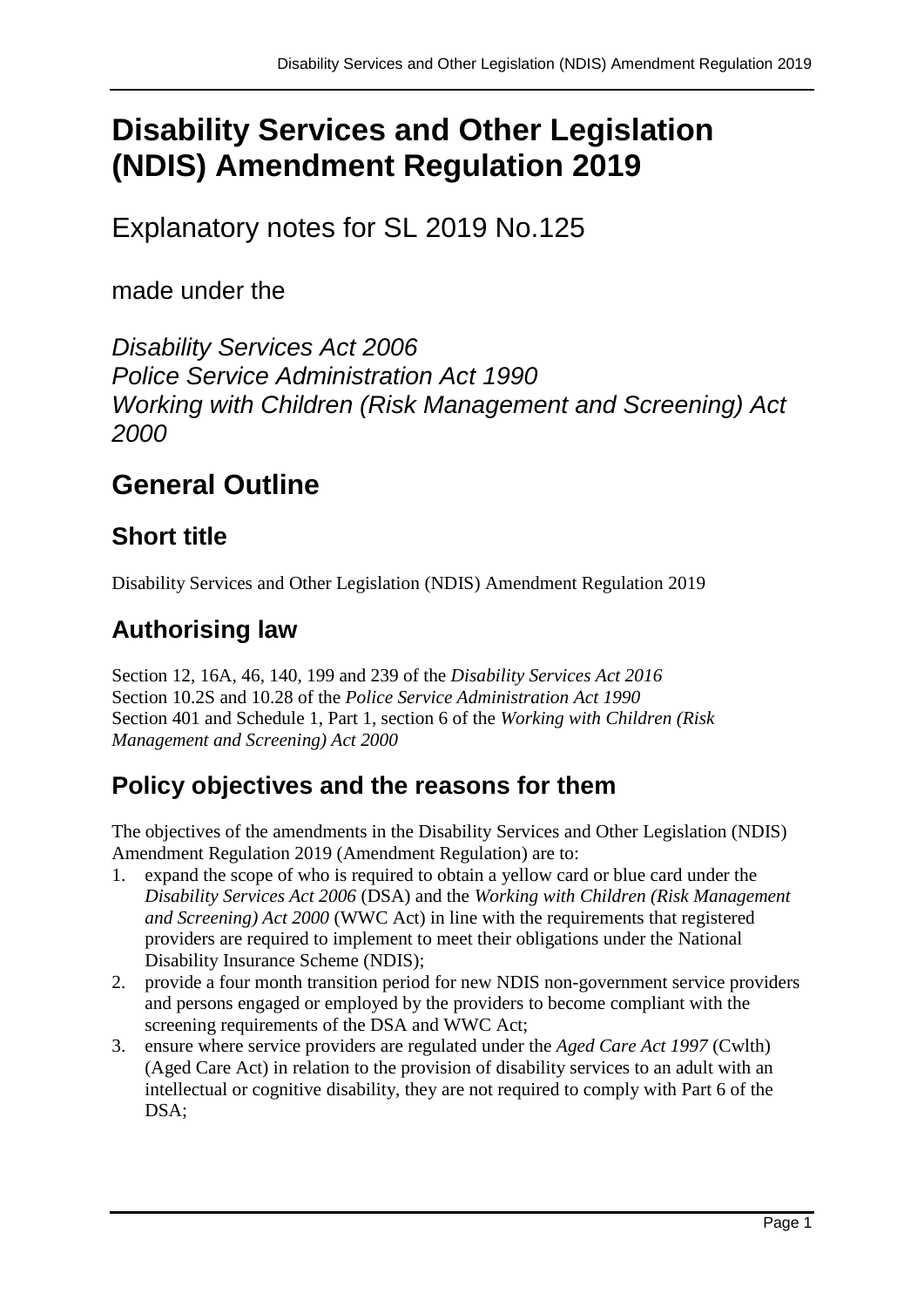- 4. ensure NDIS providers who use restrictive practices in the course of providing a class of supports under an NDIS participant's plan are only required to report about the use of restrictive practices to the NDIS Commission and not also report to the chief executive of the Department of Communities, Disability Services and Seniors (DCDSS); and
- 5. update legislative references to ensure the Queensland Police Service (QPS) can continue to exchange criminal history information with South Australia for child-related employment purposes. On commencement Part 3 of the *Disability Services and Other Legislation (Worker Screening) Amendment Act 2018* this will also have the effect of enabling information to be shared for disability-related screening.

#### *Worker screening*

Under the NDIS, registered providers will be required to meet a broader range of screening requirements than is currently captured under the DSA and WWC Act in order to comply with the conditions of their registration. This will require a broader range of people to be screened.

Amendments to the Disability Service Regulation 2017 (DSR) and the Working with Children (Risk Management and Screening) Regulation 2011 (WWC Regulation) will support Queensland NDIS service providers to meet their provider registration obligations under the NDIS using existing state based screening systems – the blue card system (for people working with children with disability) and the yellow card system (for people working with adults with disability) until the NDIS worker screening system commences operation in Queensland.

Expanding the scope of screening under the DSA and WWC Act ensures there is no significant increase in the complexity of the regulatory environment for service providers, and ensures an established, rigorous process applies to additional providers and workers.

Amending the Police Service Administration Regulation 2016 (PSAR) ensures Queensland's commitment to the exchange of an expanded range of criminal history information for the purposes of worker screening is upheld. Amending the reference to the relevant South Australian legislation will ensure that information can continue to be shared with all Australian States and Territories as appropriate.

#### *Behaviour support and restrictive practices*

#### Restrictive Practices in Aged Care

Under the NDIS (Provider Registration and Practice Standards) Rules 2018 (Cwlth) (NDIS Registration Rules), NDIS providers who are regulated under the Aged Care Act are not required to be registered in relation to the provision of behaviour supports and restrictive practices. This reflects that NDIS providers have responsibilities under the Aged Care Act relating to the quality of care they provide and the rights of people to whom care is provided.

As a result, these NDIS providers are also not required to comply with the NDIS (Restrictive Practice and Behaviour Support) Rules 2018 (Cwlth) (NDIS RP and BS Rules), which set out the conditions that apply to all registered NDIS providers who use restrictive practices in the course of delivering NDIS supports. Amendments to the DSR are necessary to ensure that where NDIS providers are regulated under the Aged Care Act they are not required to comply with Part 6 (Positive behaviour support and restrictive practices) of the DSA. This ensures a consistent approach with that adopted under the NDIS framework.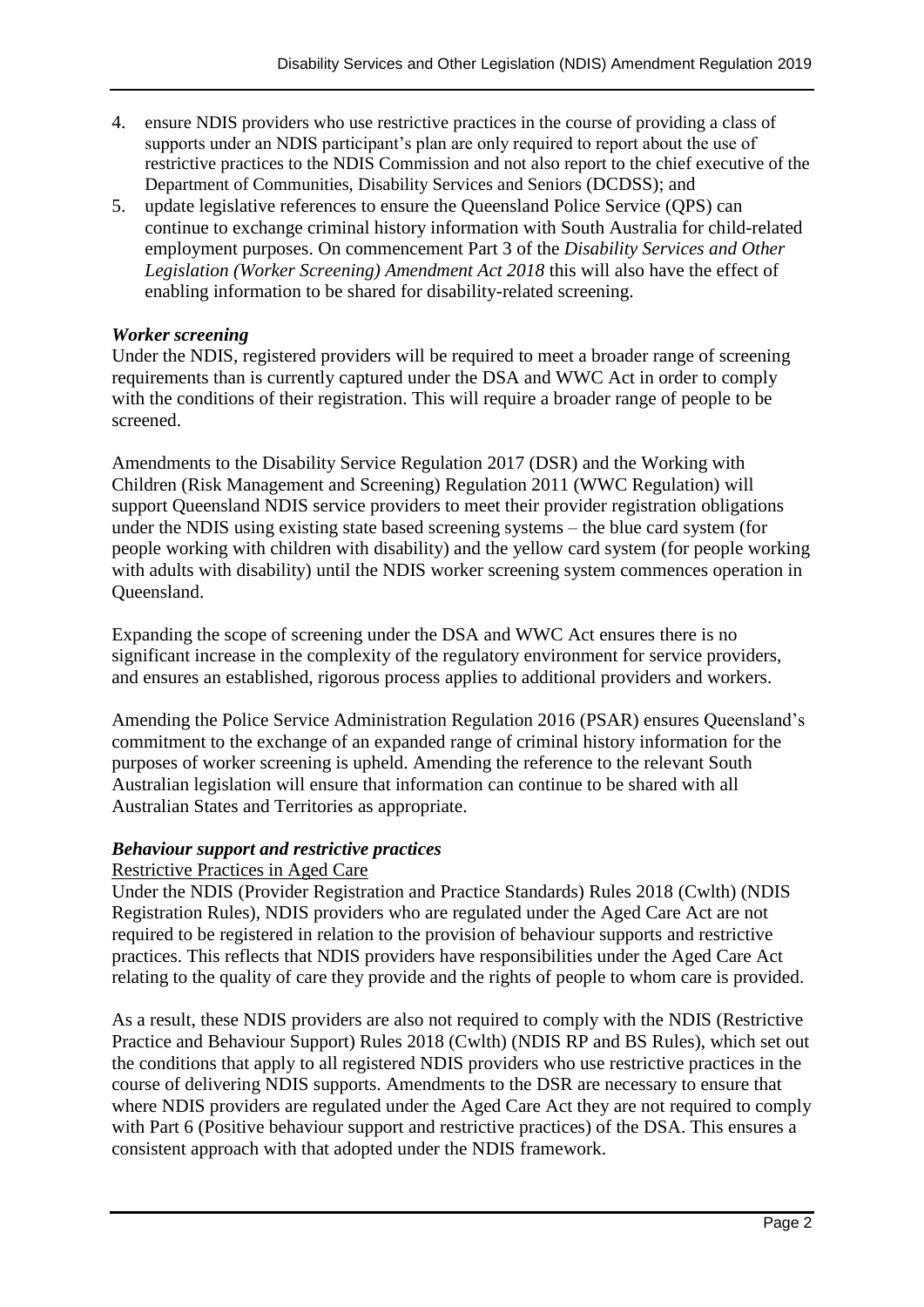#### Reporting in relation to the use of restrictive practices

From 1 July 2019, the NDIS Commission will be responsible for compliance and enforcement of all registered NDIS providers. A registered NDIS provider who uses restrictive practices in the course of providing NDIS supports, must report to the NDIS Commissioner on the use of restrictive practices by the provider.

The amendments to the DSR are required to avoid duplicative reporting requirements to the chief executive in circumstances where providers will be required to report to the NDIS Commissioner. It is intended that the chief executive only receive reports about the use of restrictive practices that are outside the jurisdiction of the NDIS Commission.

### **Achievement of policy objectives**

#### *Worker screening*

To achieve its objectives, the Amendment Regulation will amend the DSR and WWC Regulation to reflect requirements under the NDIS in relation to worker screening.

Specifically, the Amendment Regulation will:

- during transition to the NDIS worker screening check, require a person to obtain a yellow card or yellow card exemption (to work with adults with disability) or a blue card (to work with children with a disability) if they are engaged in a risk assessed role, which includes:
	- key personnel roles of an entity providing supports or services to people with disability;
	- roles for which the normal duties include the direct delivery of specified supports or specified services to a person with disability; and
	- roles for which the normal duties are likely to require more than incidental contact with a person with disability;
- provide an appropriate transition period (four months) for individuals impacted by the new screening requirements. Specifically, the Amendment Regulation:
	- $-\theta$  delays the application of provisions that prohibit individuals from working while their application for a yellow card or yellow card exemption is being processed, ensuring a new engaged person can work while their application is being processed up until 1 July 2020;
	- delays the application of provisions that prohibit people working with children with disability while their application for a blue card is being processed, ensuring that these new business operators and employees can work while their application is being processed up until 1 July 2020;
	- provides that if the chief executive becomes aware that a person who has made an application within the four month transition period has a conviction for a serious offence, the transition period will end and they will no longer be able to continue regulated activities until they have been issued with a relevant positive notice. Relevant existing offences under the DSA and WWC Act will then apply.
- amend the PSAR to make a minor technical amendment required due to a legislation change in South Australia, from 1 July 2019. From this date a new screening unit, named the central assessment unit, will be established under the *Child Safety (Prohibited Persons*) *Act 2016* (SA). This amendment reflects the change to the name and establishing legislation for the South Australian screening unit and will enable the existing exchange of an expanded range of criminal history information to continue.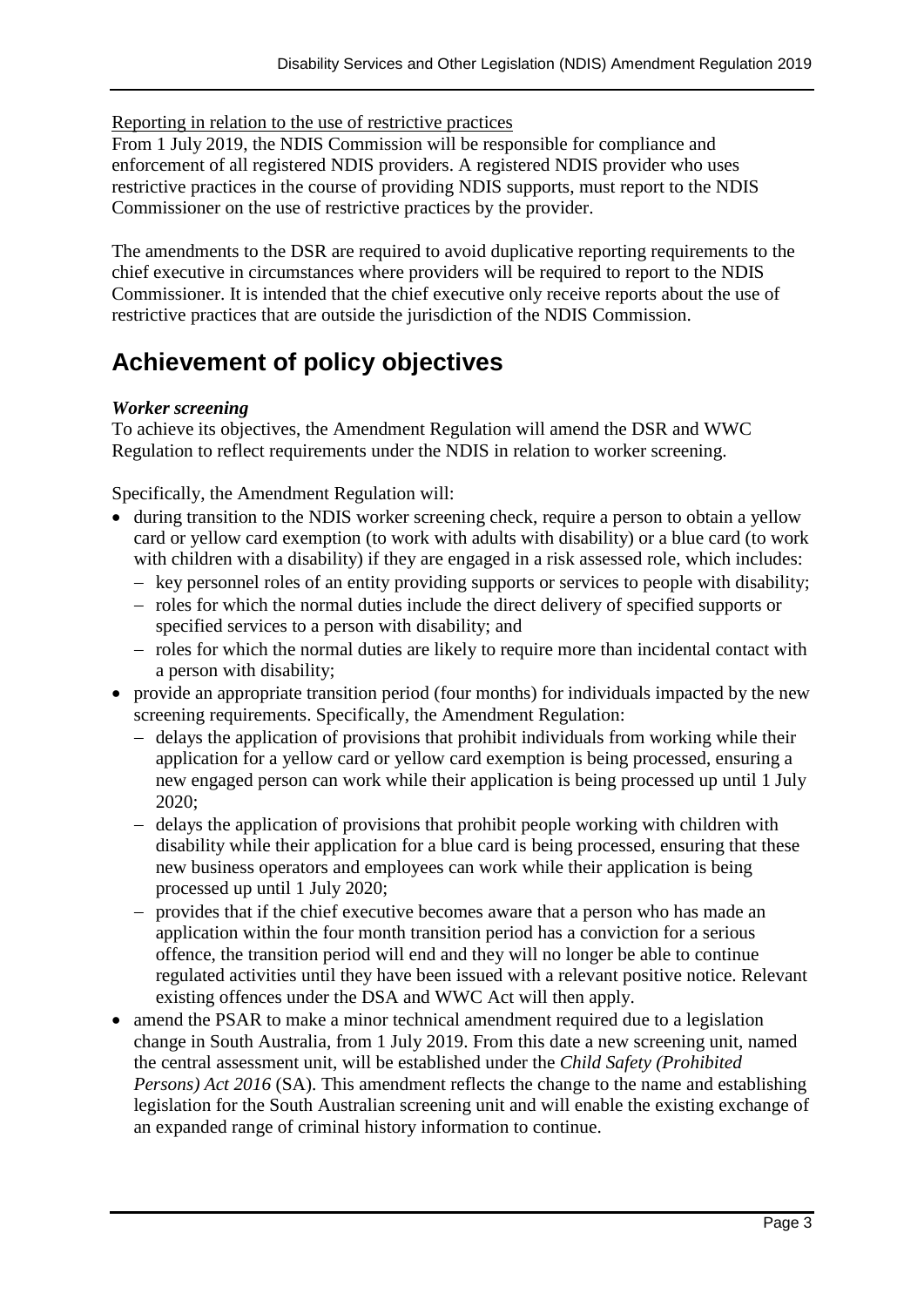#### *Behaviour support and restrictive practices*

The Amendment Regulation will also amend the DSR to:

- exempt a service provider from the operation of Part 6 of the DSA (Positive behaviour support and restrictive practices) in circumstances where the service provider is:
	- an approved provider under the Aged Care Act; and
	- providing disability services to an adult with an intellectual or cognitive disability approved to receive residential care under the Aged Care Act.
- ensure NDIS providers who use restrictive practices in the course of providing a class of supports to a participant under an NDIS plan are not required to report about the use of restrictive practices to the chief executive.

### **Consistency with policy objective of authorising law**

The Amendment Regulation is consistent with the main objects of the amended DSA to ensure that from 1 July 2019, Queensland's disability legislation operates effectively in conjunction with the NDIS regulatory framework.

### **Inconsistency with policy objectives of other legislation**

The Amendment Regulation is consistent with the policy objectives of other legislation. It provides for the quality and safety of services for Queenslanders, consistent with the DSA and the *Community Services Act 2007*.

### **Alternative ways of achieving policy objectives**

There is no alternative way of achieving the policy objectives. The Amendment Regulation generates the greatest net benefits for the community in that it seeks to remove any potential duplicate regulation between Queensland and the Commonwealth. It will also support Queensland NDIS service providers to meet their obligations under the NDIS until the nationally consistent NDIS worker screening system is implemented in Queensland.

### **Benefits and costs of implementation**

The 2019-20 Queensland State Budget includes additional funding of \$19.5 million over four years for ongoing State disability functions, including authorising the use of restrictive practices, worker screening and NDIS performance monitoring. The costs of implementing the changes to the Amendment Regulation will be met within this budget allocation.

### **Consistency with fundamental legislative principles**

The amendments in the Amendment Regulation are generally consistent with fundamental legislative principles (FLPs). Potential breaches of FLPs are addressed below.

#### **Section 4(2)(a)** *Legislative Standards Act 1992* **– Whether subordinate legislation has sufficient regard to the rights and liberties of individuals**

Clauses 5,6 and 15 of the Amendment Regulation expand the scope of screening required under the DSA and WWC Act to meet that required of registered providers under the NDIS.